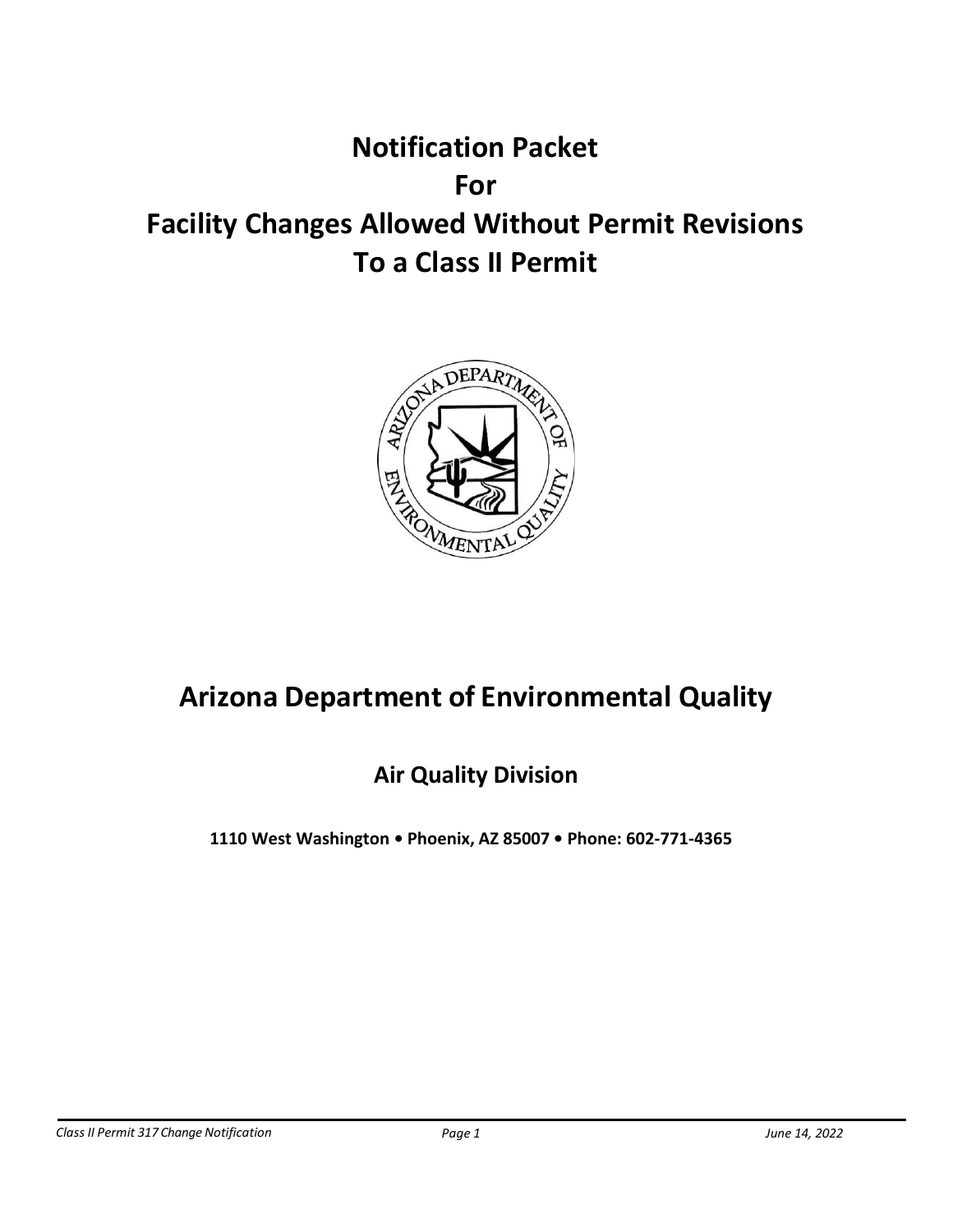## **Table of Contents**

| 1.1 |                                                                                       |  |
|-----|---------------------------------------------------------------------------------------|--|
| 1.2 |                                                                                       |  |
| 1.3 |                                                                                       |  |
| 1.4 |                                                                                       |  |
| 1.5 |                                                                                       |  |
|     | SECTION 2.0 - DOES THE CHANGE PROPOSED QUALIFY FOR A 317 CHANGE OR NEED A 317 CHANGE? |  |
|     |                                                                                       |  |
|     |                                                                                       |  |
| 3.1 |                                                                                       |  |
| 3.2 |                                                                                       |  |
| 3.3 |                                                                                       |  |
| 3.4 |                                                                                       |  |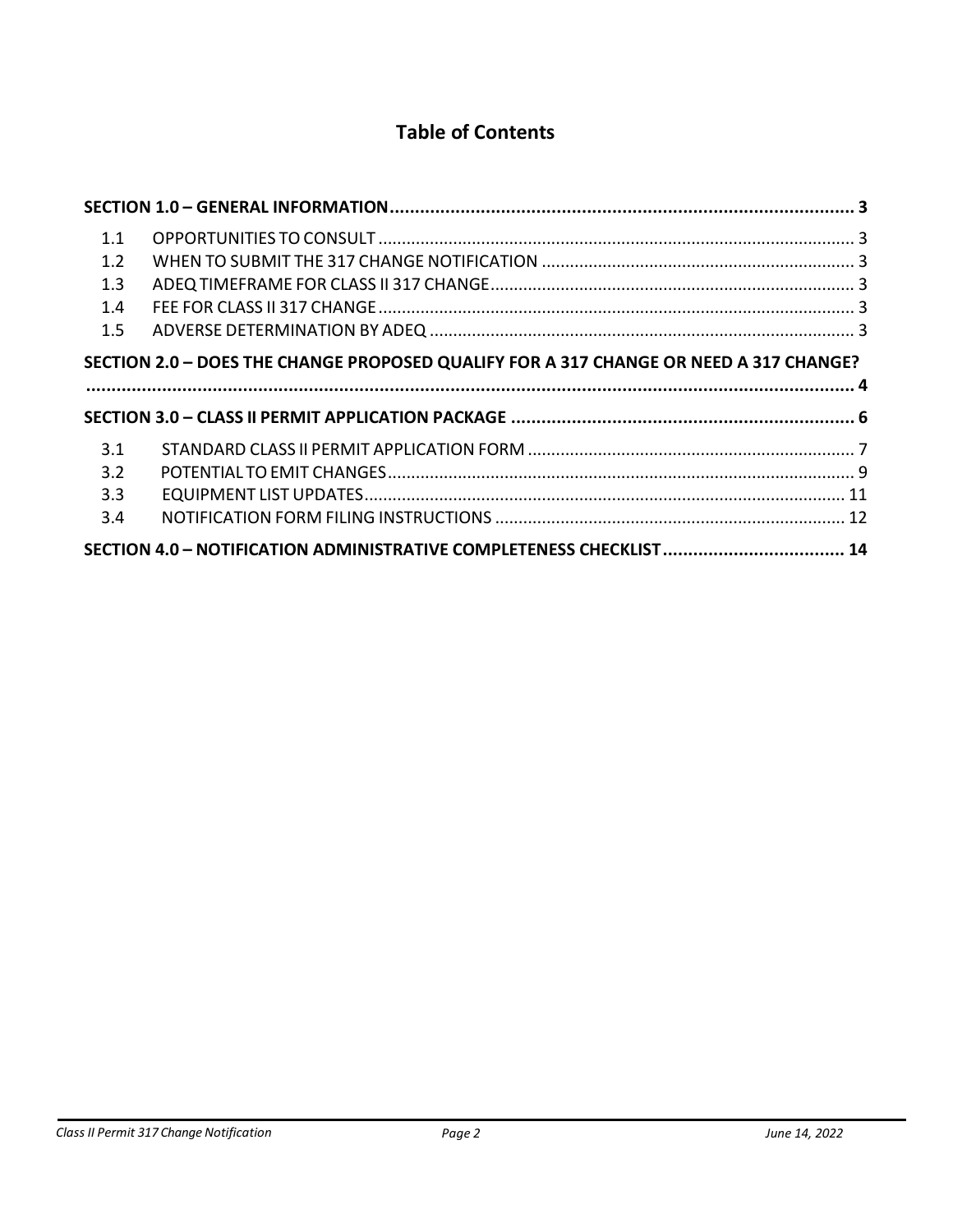## **SECTION 1.0 – GENERAL INFORMATION**

## <span id="page-2-1"></span><span id="page-2-0"></span>**1.1 OPPORTUNITIES TO CONSULT**

The Department is available for consultation meetings. All requests should be made by contacting the Department at [airpermits@azdeq.gov](mailto:airpermits@azdeq.gov) or David Kim 602-771-4365.

### <span id="page-2-2"></span>**1.2 WHEN TO SUBMIT THE 317 CHANGE NOTIFICATION**

See Section **Error! Reference source not found.**.

### <span id="page-2-3"></span>**1.3 ADEQ TIMEFRAME FOR CLASS II 317 CHANGE**

ADEQ usually responds to the notification within 4 calendar days either concurring that the proposed change qualified for a 317 change or whether a permit revision is required.

### <span id="page-2-4"></span>**1.4 FEE FOR CLASS II 317 CHANGE**

There is no processing fee for a Class II 317 change.

### <span id="page-2-5"></span>**1.5 ADVERSE DETERMINATION BY ADEQ**

We require that all notifications submitted for processing are complete and ready for technical review upon receipt. Complete and accurate information is required in order to keep processing timelines reasonable.

When preparing a notification, please be aware that ADEQ may make an adverse determination (i.e. that the change does not qualify under rule 317) based on the contents of the notification without requesting supplemental information. Adverse decisions may result from the following:

- Notification is incomplete.
- The contact information on the notification is incorrect, or the contact cannot be reached to answer questions about the project.

If you receive an adverse determination from ADEQ:

- You will be informed specifically why the determination was made.
- You will have the right to re-apply with additional information.
- You will be able to consult with ADEQ on what information is required before re-submitting.
- You will have the right to appeal.

If you are unsure if you may receive an adverse determination, we suggest a pre-notification consultation meeting (see Sectio[n 1.1](#page-2-1) above)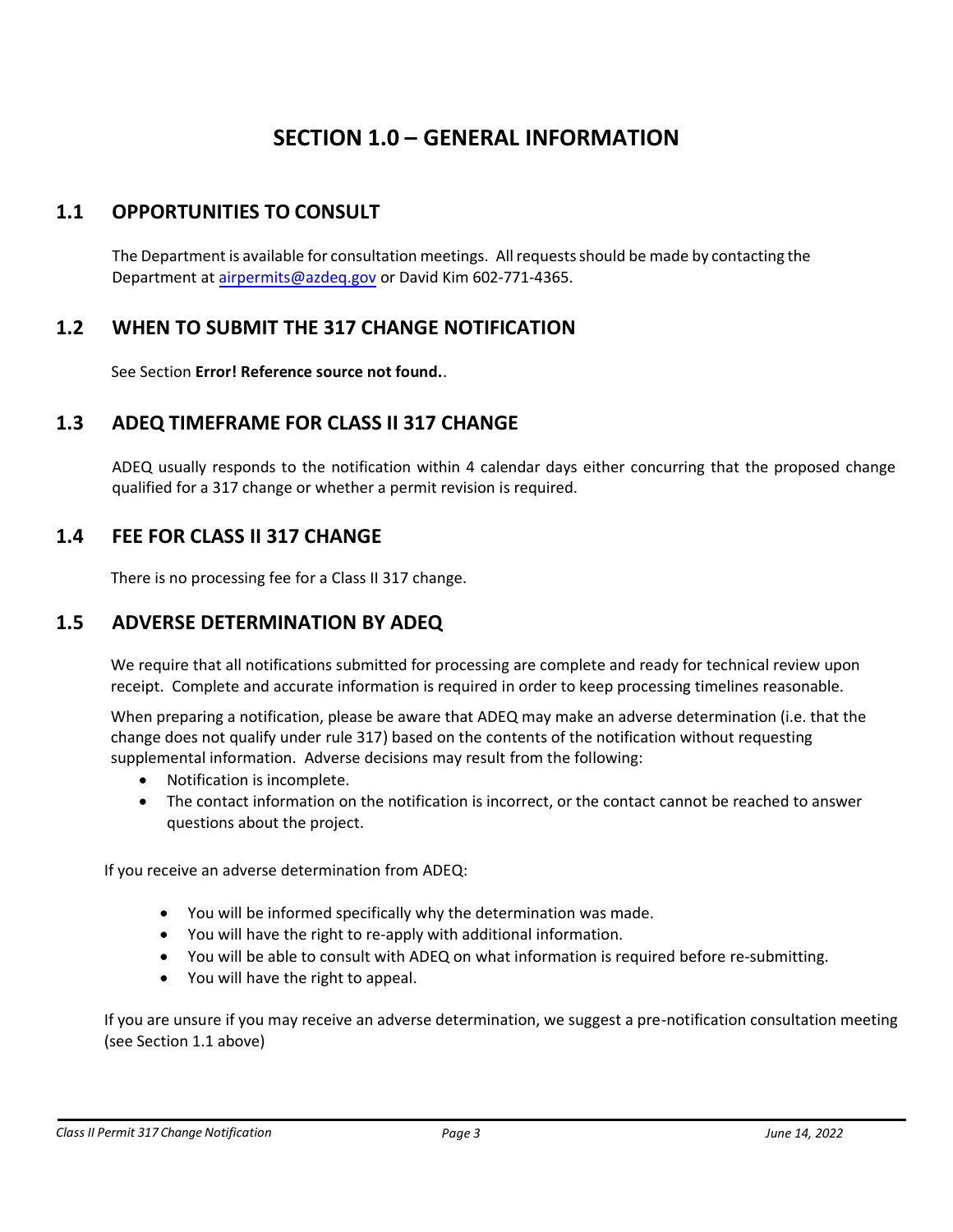# <span id="page-3-0"></span>**SECTION 2.0 – DOES THE CHANGE PROPOSED QUALIFY FOR A 317 CHANGE OR NEED A 317 CHANGE?**

#### <span id="page-3-1"></span>**2.1 Changes allowed using the 317 Change Notification Form**

The following changes may be made with a 317 change notification, provided that: (1) the permittee provides the appropriate amount of notice before the change, (2) the change does not require a permit revision (see the next section).

| Change                                                                                                                                                                                                                                                                                                                     | <b>Required Notice</b>                                               |
|----------------------------------------------------------------------------------------------------------------------------------------------------------------------------------------------------------------------------------------------------------------------------------------------------------------------------|----------------------------------------------------------------------|
| Replacing an item of air pollution control equipment listed in the permit with<br>one that is not identical but that is substantially similar and has the same or<br>better pollutant removal efficiency                                                                                                                   | 7 days                                                               |
| A physical change or change in the method of operation that increases actual<br>emissions more than 10% of the major source threshold for any conventional<br>pollutant but does not require a permit revision                                                                                                             | 7 days                                                               |
| Replacing an item of air pollution control equipment listed in the permit with<br>one that is not substantially similar but that has the same or better efficiency                                                                                                                                                         | 30 days                                                              |
| A change that would trigger an applicable requirement that already exists in the<br>permit                                                                                                                                                                                                                                 | 30 days (unless otherwise required<br>by the applicable requirement) |
| A change that amounts to reconstruction of the source or an affected facility.<br>(Reconstruction is assumed if the fixed capital cost of the new components<br>exceeds 50% of a comparable new source or affected facility and the changes<br>have occurred over 12 consecutive months)                                   | 7 days                                                               |
| A change that will result in the emissions of:<br>(1) a new regulated air pollutant above an applicable regulatory threshold;<br>or<br>(2) a conventional air pollutant above 10% of the major source threshold for<br>that pollutant;<br>but that does not trigger a new applicable requirement for that source category. | 30 days                                                              |
| Change described above made in response to an emergency                                                                                                                                                                                                                                                                    | As soon as practicable                                               |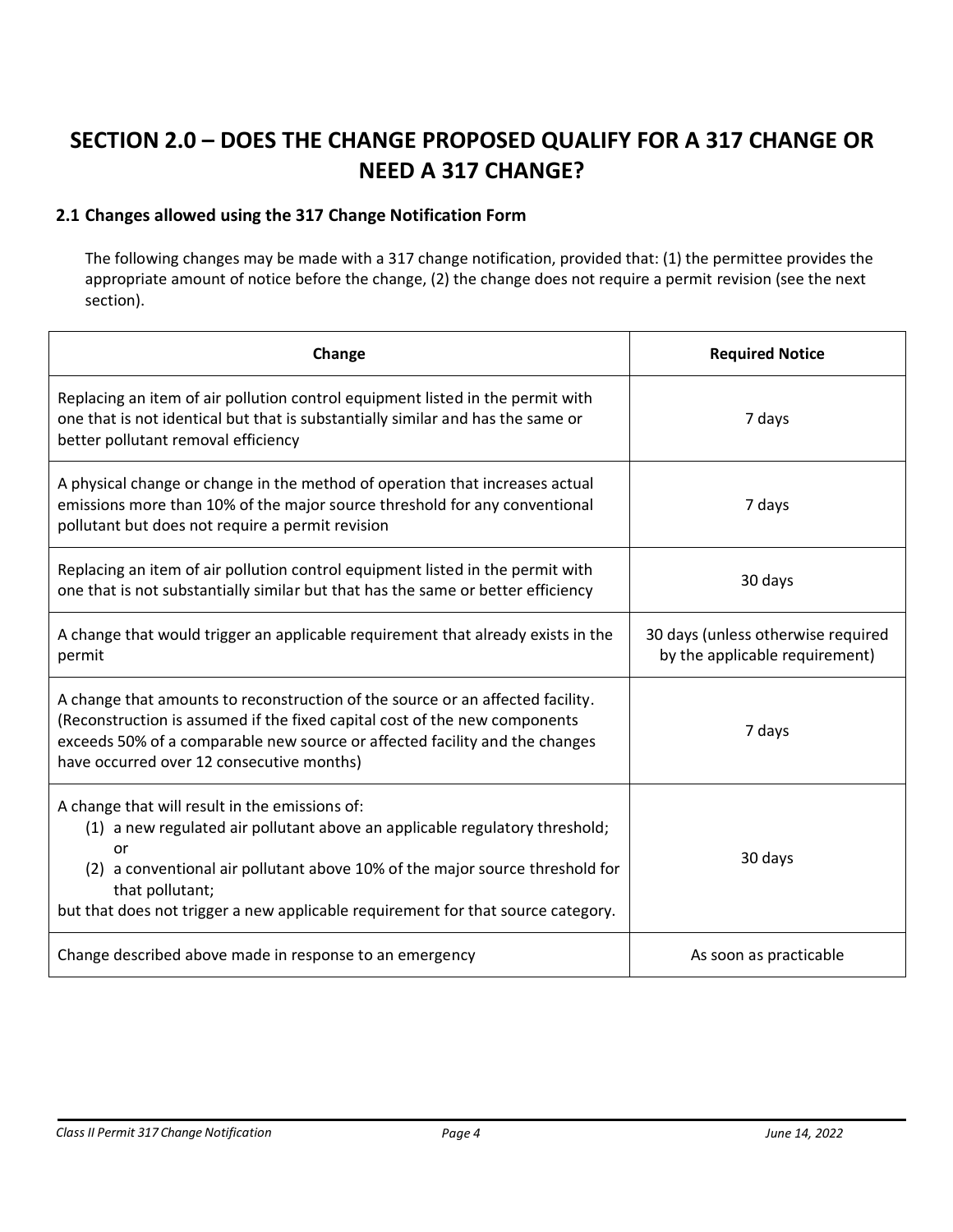#### **2.2 Changes which require a permit revision**

Even if the change is described in section 2.1, the permittee must submit a permit revision (not a 317 change notification) for the following types of changes:

- 2.2.1 A change that would trigger a new applicable requirement or violate an existing applicable requirement;
- 2.2.2 Establishment of, or change in, an emissions cap under A.A.C. R18-2-306.02;
- 2.2.3 A change that will require a case-by-case determination of an emission limitation or other standard, or a source specific determination of ambient impacts, or a visibility or increment analysis;
- 2.2.4 A change that results in emissions that are subject to monitoring, recordkeeping or reporting under A.A.C. R18- 2-306(A)(3), (4), or (5) if the emissions cannot be measured or otherwise adequately quantified by monitoring, recordkeeping, or reporting requirements already in the permit;
- 2.2.5 A change that will authorize the burning of used oil, used oil fuel, hazardous waste, or hazardous waste fuel, or any other fuel not currently authorized by the permit;
- 2.2.6 A change that requires the source to obtain a Class I permit;
- 2.2.7 Replacement of an item of air pollution control equipment listed in the permit with one that does not have the same or better pollutant removal efficiency;
- 2.2.8 Establishment or revision of a limit under A.A.C. R18-2-306.01;
- 2.2.9 Increasing operating hours or rates of production above the permitted level;
- 2.2.10 A change that relaxes monitoring, recordkeeping, or reporting requirements, except when the change results:
	- a. From removing equipment that results in a permanent decrease in actual emissions, if the source keeps onsite records of the change in a log that satisfies Appendix 3 of A.A.C. R18-2 and if the requirements that are relaxed are present in the permit solely for the equipment that was removed; or
	- b. From a change in an applicable requirement; and
- 2.2.11 A minor NSR modification.

Notifiers are suggested to refer to Minor NSR Review Guidance Document available at: [http://www.azdeq.gov/environ/air/permits/permitapplications.html.](http://www.azdeq.gov/environ/air/permits/permitapplications.html)

2.2.12 Any change, when considered together with other changes made during the permit term, constitute a change described in this section.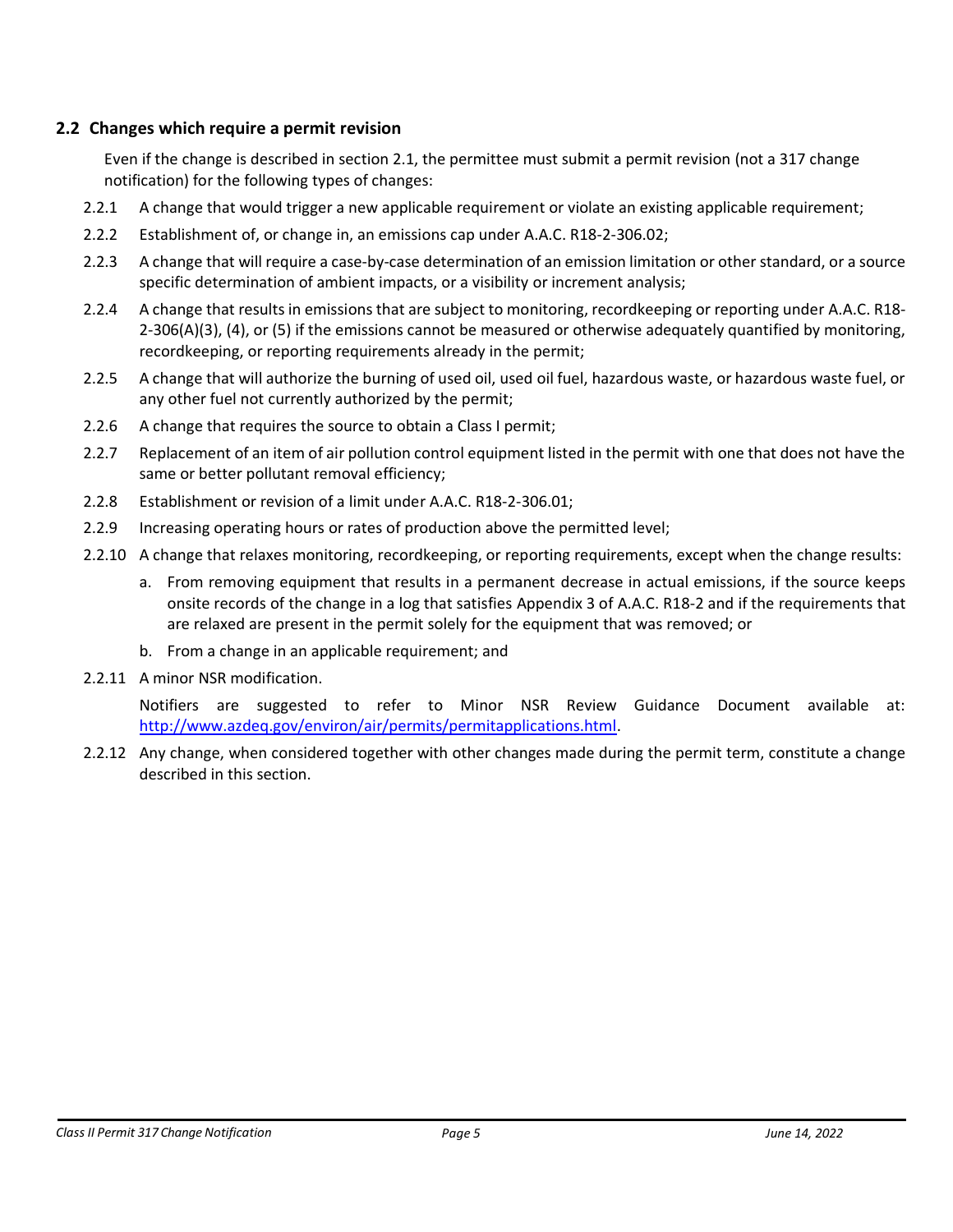# <span id="page-5-0"></span>**SECTION 3.0 – CLASS II PERMIT APPLICATION PACKAGE**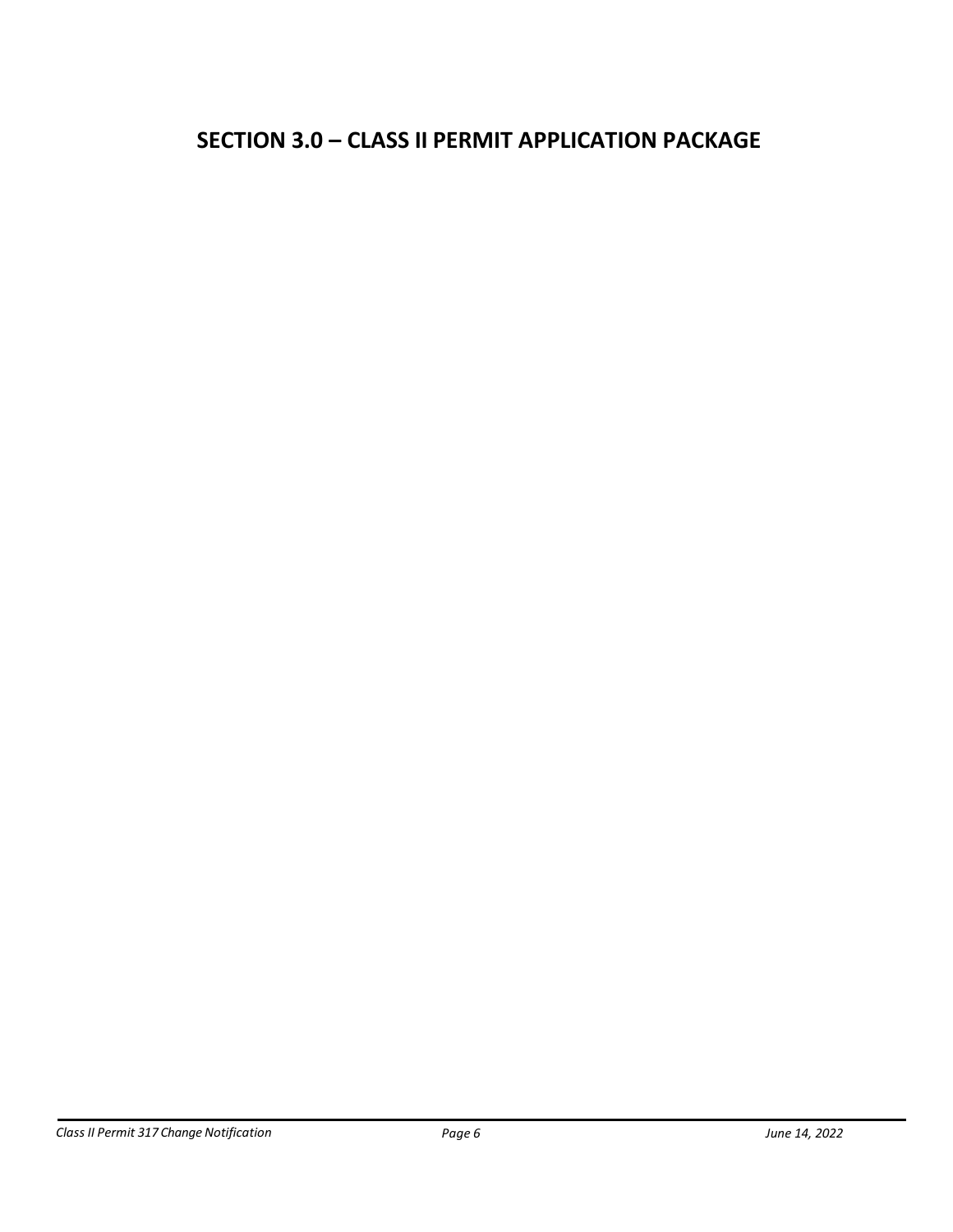### **3.1 STANDARD CLASS II PERMIT APPLICATION FORM ARIZONA DEPARTMENT OF ENVIRONMENTAL QUALITY Air Quality Division 1110 West Washington • Phoenix, AZ 85007 • Phone: (602) 771-4365**

<span id="page-6-0"></span>1. Permit to be issued to (Business license name of organization that is to receive permit):

|                       | Facility Name: Department of the Contract of the Contract of the Contract of the Contract of the Contract of the Contract of the Contract of the Contract of the Contract of the Contract of the Contract of the Contract of t                                                                                                                                                                                                                                                                                                                                                                                                                                                                                                                                                                                                                              |                          |            |
|-----------------------|-------------------------------------------------------------------------------------------------------------------------------------------------------------------------------------------------------------------------------------------------------------------------------------------------------------------------------------------------------------------------------------------------------------------------------------------------------------------------------------------------------------------------------------------------------------------------------------------------------------------------------------------------------------------------------------------------------------------------------------------------------------------------------------------------------------------------------------------------------------|--------------------------|------------|
|                       |                                                                                                                                                                                                                                                                                                                                                                                                                                                                                                                                                                                                                                                                                                                                                                                                                                                             |                          |            |
|                       |                                                                                                                                                                                                                                                                                                                                                                                                                                                                                                                                                                                                                                                                                                                                                                                                                                                             |                          |            |
|                       |                                                                                                                                                                                                                                                                                                                                                                                                                                                                                                                                                                                                                                                                                                                                                                                                                                                             |                          |            |
|                       |                                                                                                                                                                                                                                                                                                                                                                                                                                                                                                                                                                                                                                                                                                                                                                                                                                                             |                          |            |
|                       |                                                                                                                                                                                                                                                                                                                                                                                                                                                                                                                                                                                                                                                                                                                                                                                                                                                             |                          |            |
|                       |                                                                                                                                                                                                                                                                                                                                                                                                                                                                                                                                                                                                                                                                                                                                                                                                                                                             |                          |            |
| Type of Organization: | $\Box$ Corporation $\Box$ Individual Owner $\Box$ Partnership                                                                                                                                                                                                                                                                                                                                                                                                                                                                                                                                                                                                                                                                                                                                                                                               | $\Box$ Government Entity | $\Box$ LLC |
|                       |                                                                                                                                                                                                                                                                                                                                                                                                                                                                                                                                                                                                                                                                                                                                                                                                                                                             |                          |            |
|                       |                                                                                                                                                                                                                                                                                                                                                                                                                                                                                                                                                                                                                                                                                                                                                                                                                                                             |                          |            |
|                       |                                                                                                                                                                                                                                                                                                                                                                                                                                                                                                                                                                                                                                                                                                                                                                                                                                                             |                          |            |
|                       | I certify that I have knowledge of the facts herein set forth, that the same are true, accurate and complete to the<br>best of my knowledge and belief, and that all information not identified by me as confidential in nature shall be<br>treated by ADEQ as public record. I also attest that I am in compliance with the applicable requirements of the Permit<br>and will continue to comply with such requirements and any future requirements that become effective during the<br>life of the Permit. I will present a certification of compliance to ADEQ no less than annually and more frequently if<br>specified by ADEQ. I further state that I will assume responsibility for the construction, modification, or operation<br>of the source in accordance with Arizona Administrative Code, Title 18, Chapter 2 and any permit issued thereof. |                          |            |
|                       |                                                                                                                                                                                                                                                                                                                                                                                                                                                                                                                                                                                                                                                                                                                                                                                                                                                             |                          |            |
|                       |                                                                                                                                                                                                                                                                                                                                                                                                                                                                                                                                                                                                                                                                                                                                                                                                                                                             |                          |            |
|                       |                                                                                                                                                                                                                                                                                                                                                                                                                                                                                                                                                                                                                                                                                                                                                                                                                                                             |                          |            |
|                       |                                                                                                                                                                                                                                                                                                                                                                                                                                                                                                                                                                                                                                                                                                                                                                                                                                                             |                          |            |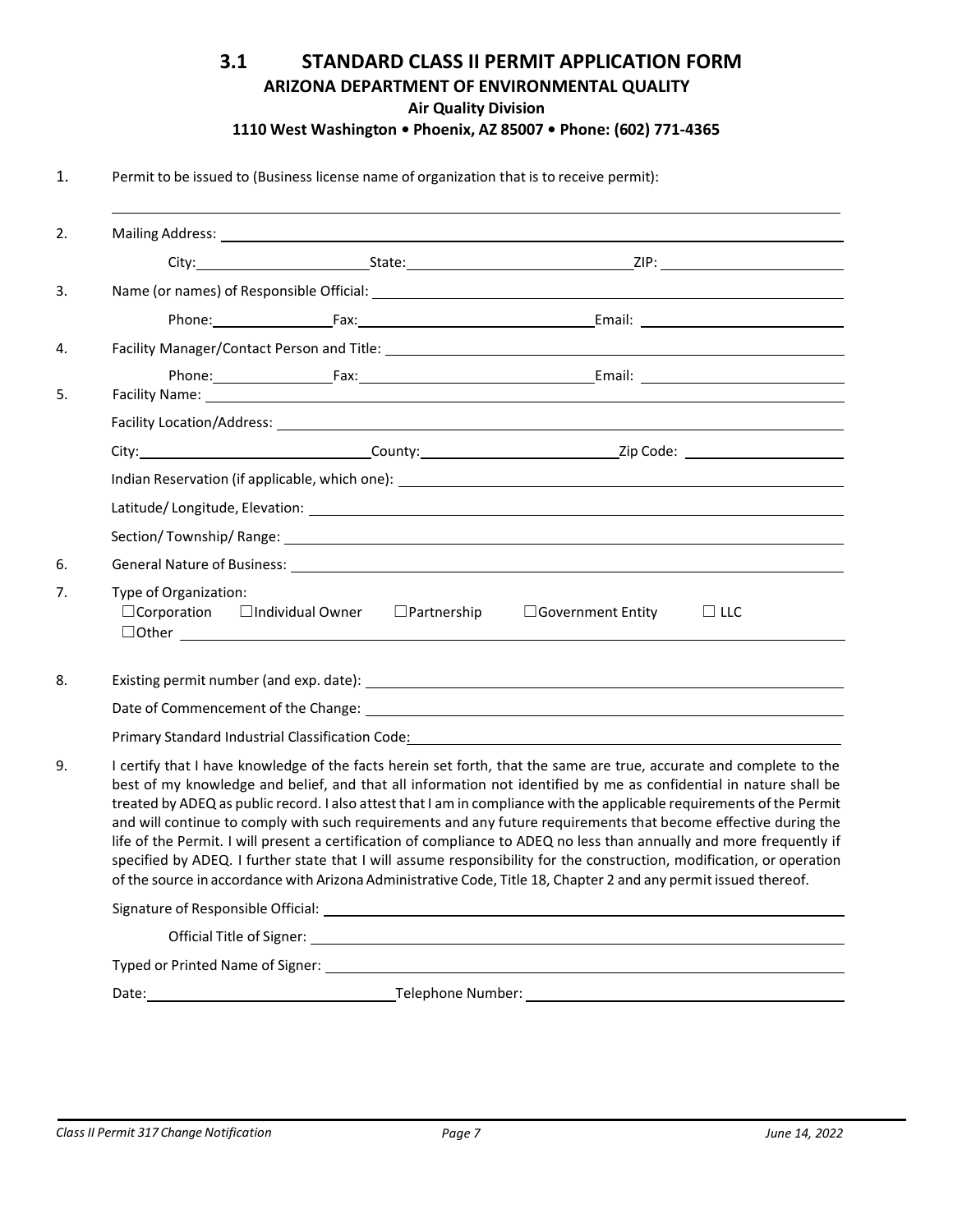## **Instructions for Standard Class II Permit Application Form**

- ADEQ requires all applicants to submit a completed Standard Permit Application Form.
- *Items #1* through *#5* of the application form are self-explanatory. The rest are explained below in detail.
- *Item #6:* General Nature of Business *-* This should be in terms of what is produced at the facility.
- **Item #7:** Type of Organization. If the "other" box is checked, specify what the organization is.
- *Item #8***:** The Date of Commencement of the Change is the expected date that the change will begin. The Standard Industrial Classification Code is a number which describes the type of facility.
- *Item #9***:** Signature and Printed Name of *Responsible Official*. If unsure who the responsible official is for your company, refer to the definition in Section 4, Definitions.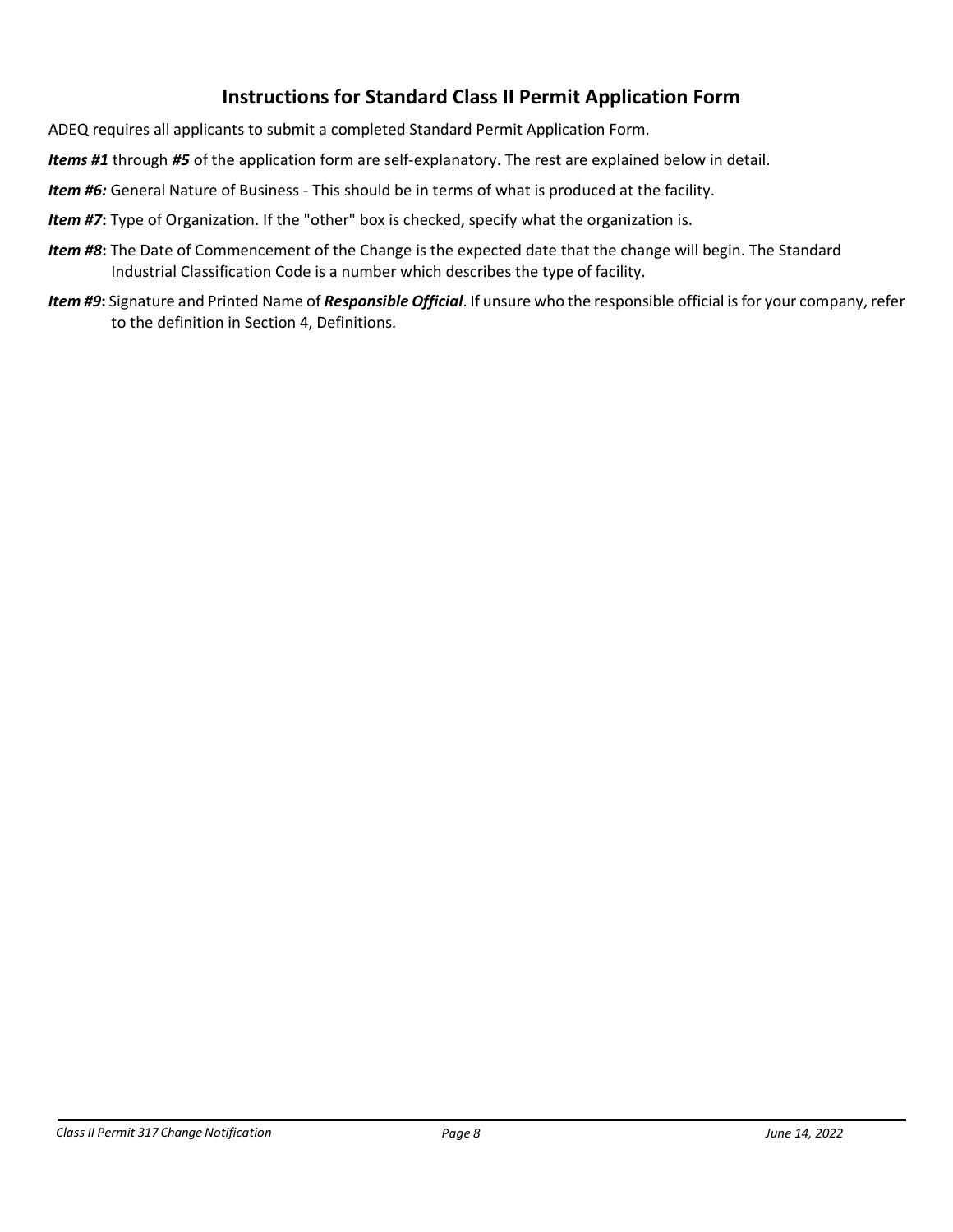### **3.2 POTENTIAL TO EMIT CHANGES**

Estimated "Potential to Emit" per A.A.C. R18-2-101. <br>
<u>Estimated "Potential to Emit" per A.A.C. R18-2-101.</u>

Review of notification and issuance of permits will be expedited by supplying all necessary information on this Table.

<span id="page-8-0"></span>

| REGULATED AIR POLLUTANT DATA (BEFORE CHANGES) [1] |                          |                                                             | REGULATED AIR POLLUTANT DATA (AFTER CHANGES) [1] |                                       |                          |             |                                                             |                                       |                    |
|---------------------------------------------------|--------------------------|-------------------------------------------------------------|--------------------------------------------------|---------------------------------------|--------------------------|-------------|-------------------------------------------------------------|---------------------------------------|--------------------|
|                                                   | <b>EMISSION POINT[2]</b> | <b>CHEMICAL COMPOSITION</b><br>OF TOTAL STREAM              |                                                  | AIR POLLUTANT<br><b>EMISSION RATE</b> | <b>EMISSION POINT[2]</b> |             | CHEMICAL COMPOSITION<br>OF TOTAL STREAM                     | AIR POLLUTANT<br><b>EMISSION RATE</b> |                    |
| <b>NUMBER</b>                                     | <b>NAME</b>              | <b>REGULATED AIR</b><br><b>POLLUTANT NAME<sup>[3]</sup></b> | LB/HR.[4]                                        | TPY <sup>[5]</sup>                    | <b>NUMBER</b>            | <b>NAME</b> | <b>REGULATED AIR</b><br><b>POLLUTANT NAME<sup>[3]</sup></b> | LB/HR.[4]                             | TPY <sup>[5]</sup> |
|                                                   |                          |                                                             |                                                  |                                       |                          |             |                                                             |                                       |                    |
|                                                   |                          |                                                             |                                                  |                                       |                          |             |                                                             |                                       |                    |
|                                                   |                          |                                                             |                                                  |                                       |                          |             |                                                             |                                       |                    |
|                                                   |                          |                                                             |                                                  |                                       |                          |             |                                                             |                                       |                    |
|                                                   |                          |                                                             |                                                  |                                       |                          |             |                                                             |                                       |                    |
|                                                   |                          |                                                             |                                                  |                                       |                          |             |                                                             |                                       |                    |
|                                                   |                          |                                                             |                                                  |                                       |                          |             |                                                             |                                       |                    |
|                                                   |                          |                                                             |                                                  |                                       |                          |             |                                                             |                                       |                    |
|                                                   |                          |                                                             |                                                  |                                       |                          |             |                                                             |                                       |                    |
|                                                   |                          |                                                             |                                                  |                                       |                          |             |                                                             |                                       |                    |
|                                                   |                          |                                                             |                                                  |                                       |                          |             |                                                             |                                       |                    |
|                                                   |                          |                                                             |                                                  |                                       |                          |             |                                                             |                                       |                    |
|                                                   |                          |                                                             |                                                  |                                       |                          |             |                                                             |                                       |                    |
|                                                   |                          |                                                             |                                                  |                                       |                          |             |                                                             |                                       |                    |
|                                                   |                          |                                                             |                                                  |                                       |                          |             |                                                             |                                       |                    |
|                                                   |                          |                                                             |                                                  |                                       |                          |             |                                                             |                                       |                    |
|                                                   |                          |                                                             |                                                  |                                       |                          |             |                                                             |                                       |                    |
|                                                   |                          |                                                             |                                                  |                                       |                          |             |                                                             |                                       |                    |

PAGE\_\_\_OF \_\_\_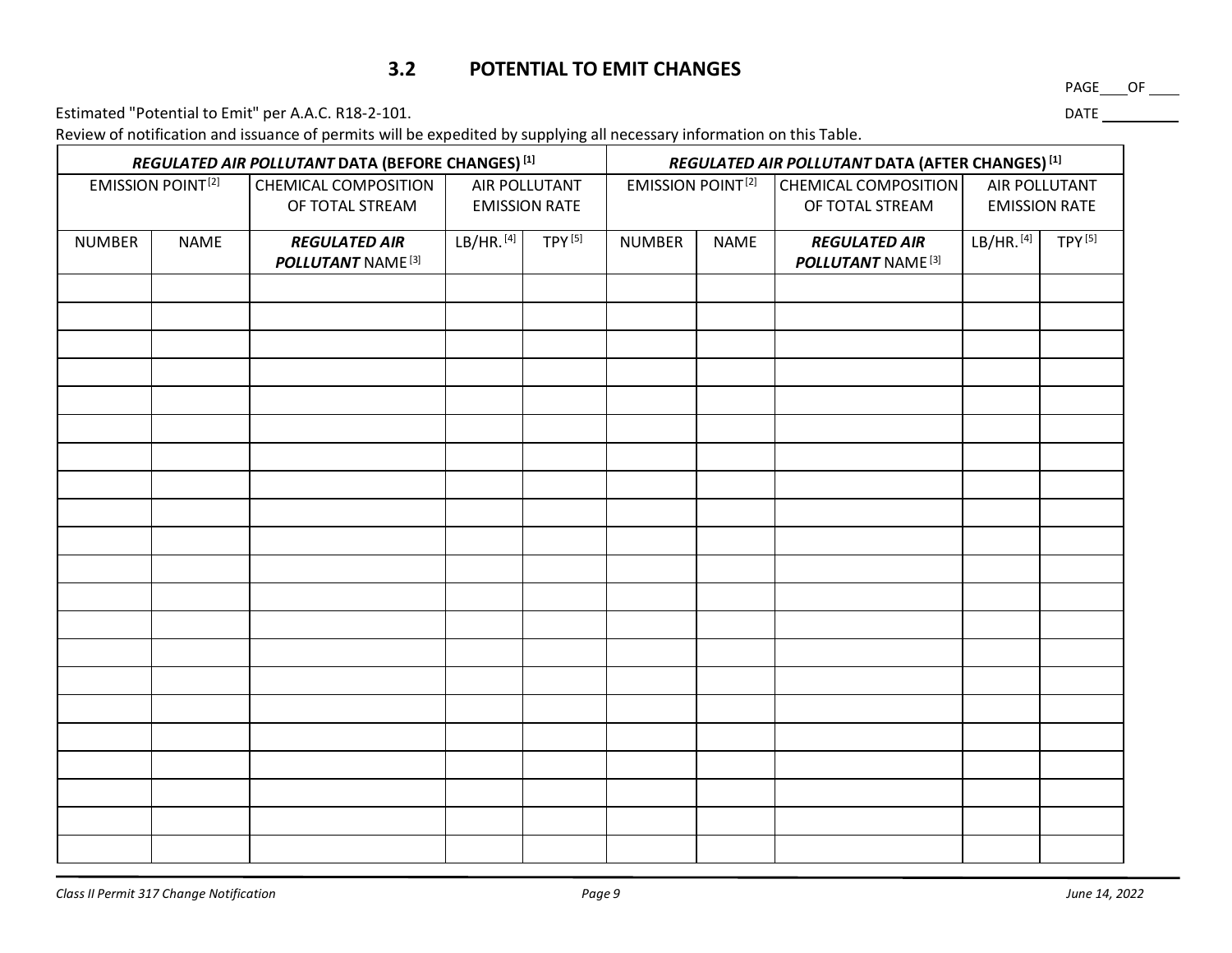| <b>REGULATED AIR</b><br>POLLUTANT NAME <sup>[3]</sup> | <b>TOTAL EMISSION CHANGES (LB/HR. [4])</b> | <b>TOTAL EMISSION CHANGES (TPY [5])</b> |
|-------------------------------------------------------|--------------------------------------------|-----------------------------------------|
|                                                       |                                            |                                         |
|                                                       |                                            |                                         |
|                                                       |                                            |                                         |
|                                                       |                                            |                                         |
|                                                       |                                            |                                         |
|                                                       |                                            |                                         |
|                                                       |                                            |                                         |

#### **General Instructions:**

- **1. Only the emissions related to the unit(s) affected by the proposed change(s) need to be listed above. Emission calculations in Excel Spreadsheets also should be submitted by email along with this notification to expedite the review process.**
- 2. Identify each emission point with a unique number for this plant site, consistent with emission point identification used on plot plan, previous permits, and Emissions Inventory Questionnaire. Include fugitive emissions. Limit emission point number to eight (8) character spaces. For each emission point use as many lines as necessary to list regulated air pollutant data. Typical emission point names are: heater, vent, boiler, tank, reactor, separator, baghouse, fugitive, etc. Abbreviations are O.K.
- 3. Components to be listed include regulated air pollutants as defined in A.A.C. R18-2-101. Examples of typical component names are: Carbon Monoxide (CO), Nitrogen Oxides (NO<sub>x</sub>), Sulfur Dioxide (SO<sub>2</sub>), Volatile Organic Compounds (VOC), particulate matter (PM), particulate no larger than 10 microns (PM $_{10}$ ), etc. Abbreviations are O.K.
- 4. Pounds per hour (LB/HR) is maximum potential emission rate expected by applicant.
- 5. Tons per year (TPY) is annual maximum potential emission expected by applicant, which takes into account process operating schedule.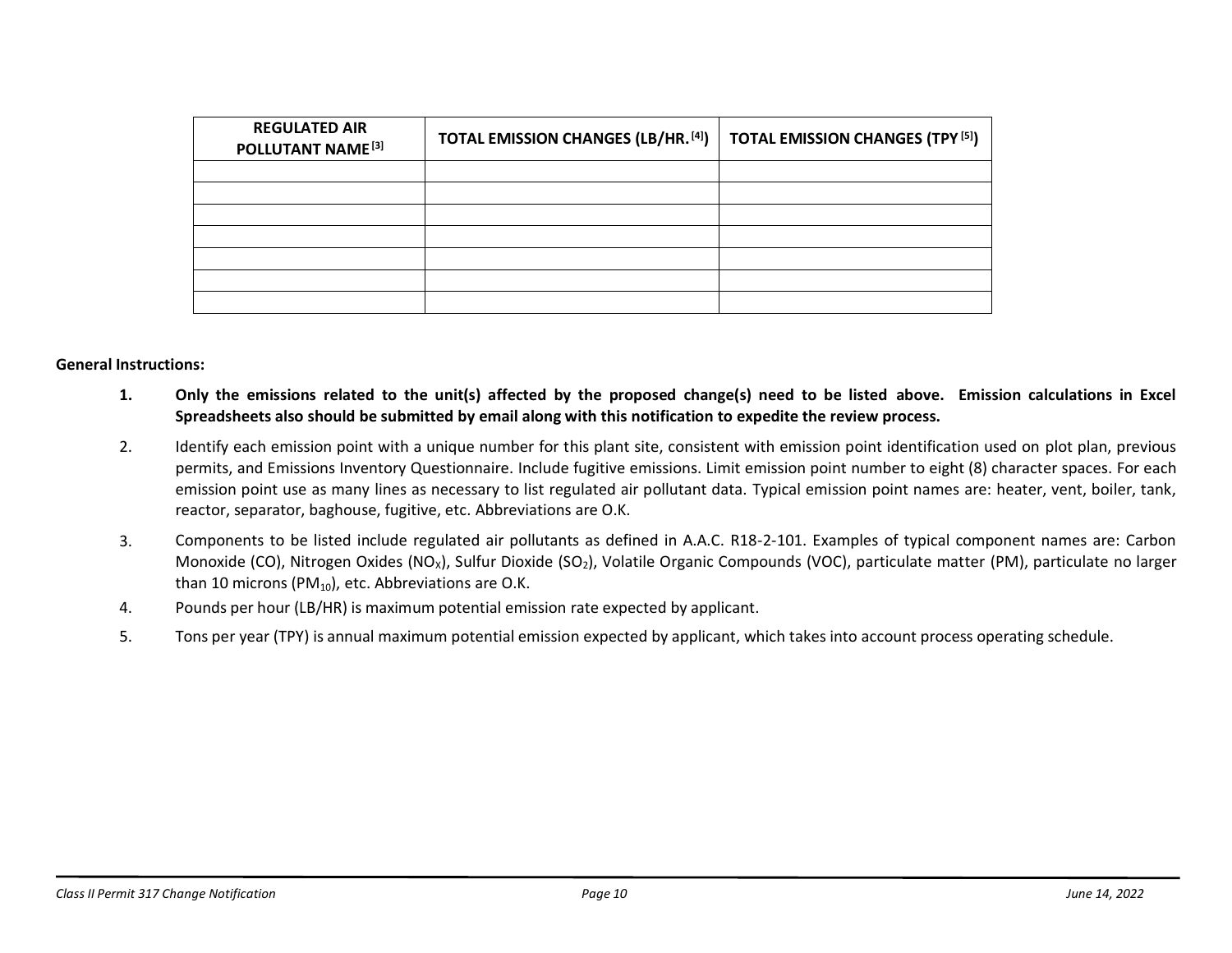## <span id="page-10-0"></span>**3.3 EQUIPMENT LIST UPDATES**

The following table should include the equipment list updates at the facility resulted from the proposed change(s), and should be completed with all the requested information. Be sure to notate the units (tons/hour, horsepower, etc.) when recording the Maximum Rated Capacity information, the Serial Number and/or the Equipment ID Number. The date of manufacture must be included inorder to determine if portions of the facility are NSPS applicable. Make additional copies of this form if necessary.

| <b>Type of Equipment</b> | <b>Maximum</b><br><b>Rated Capacity</b> | <b>Make</b> | <b>Model</b>             | <b>Serial Number</b> | Date of<br>Manufacture | <b>Equipment ID</b><br><b>Number</b> |  |  |
|--------------------------|-----------------------------------------|-------------|--------------------------|----------------------|------------------------|--------------------------------------|--|--|
| <b>Removed Equipment</b> |                                         |             |                          |                      |                        |                                      |  |  |
|                          |                                         |             |                          |                      |                        |                                      |  |  |
|                          |                                         |             |                          |                      |                        |                                      |  |  |
|                          |                                         |             |                          |                      |                        |                                      |  |  |
|                          |                                         |             |                          |                      |                        |                                      |  |  |
|                          |                                         |             | <b>Added Equipment</b>   |                      |                        |                                      |  |  |
|                          |                                         |             |                          |                      |                        |                                      |  |  |
|                          |                                         |             |                          |                      |                        |                                      |  |  |
|                          |                                         |             |                          |                      |                        |                                      |  |  |
|                          |                                         |             |                          |                      |                        |                                      |  |  |
|                          |                                         |             | <b>Updated Equipment</b> |                      |                        |                                      |  |  |
|                          |                                         |             |                          |                      |                        |                                      |  |  |
|                          |                                         |             |                          |                      |                        |                                      |  |  |
|                          |                                         |             |                          |                      |                        |                                      |  |  |
|                          |                                         |             |                          |                      |                        |                                      |  |  |
|                          |                                         |             |                          |                      |                        |                                      |  |  |
|                          |                                         |             |                          |                      |                        |                                      |  |  |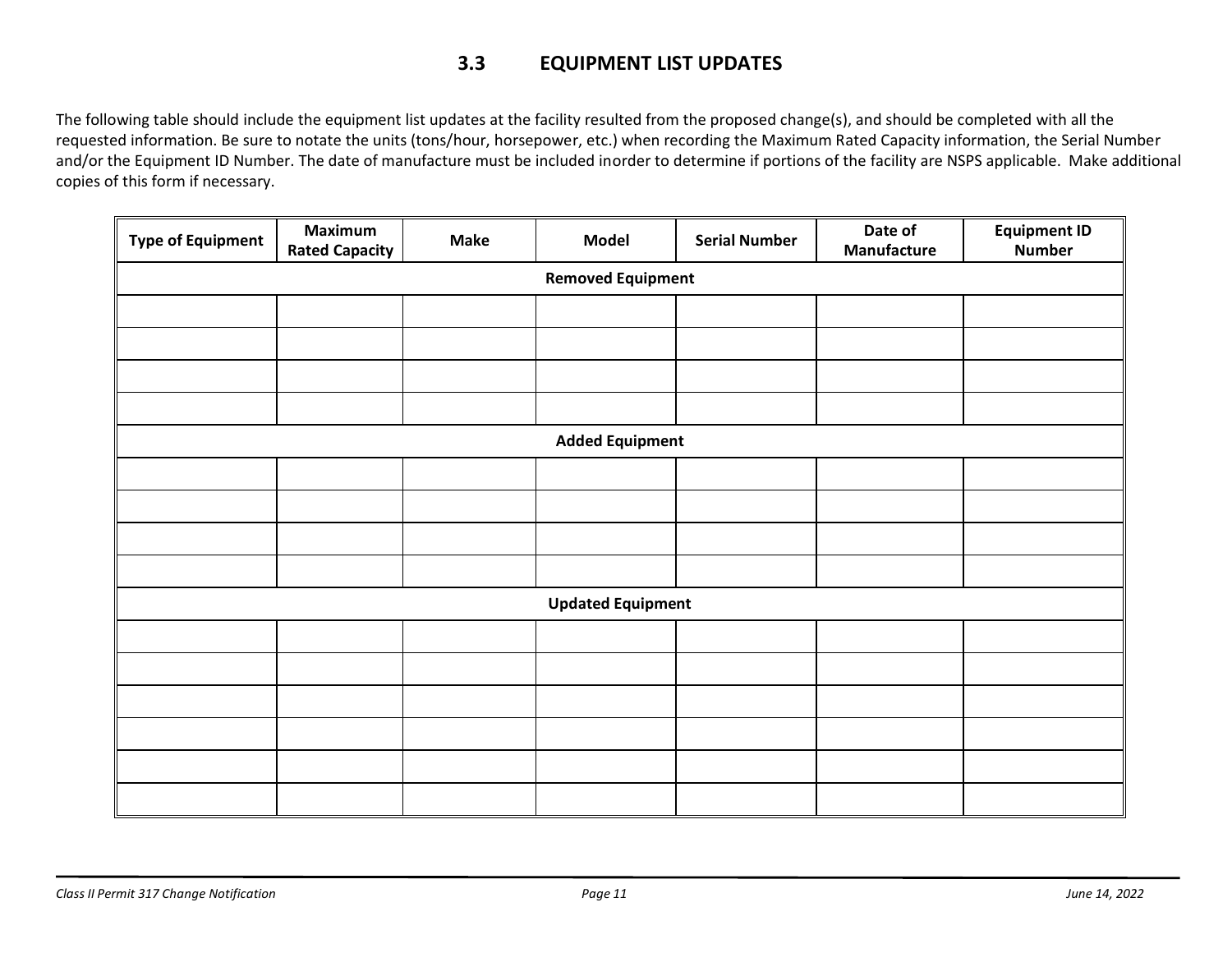## **3.4 NOTIFICATION FORM FILING INSTRUCTIONS**

<span id="page-11-0"></span>No notification shall be considered properly filed until the Director has determined that all information required by this notification form has been submitted. The Director may waive certain notification requirements for specific source types. The notifier need only supply the information directly related to the proposed change(s). In addition to the information required on this notification form, the notifier shall supply the following if related to the proposed change(s):

- 1. Provide the following information. The information should demonstrate why the proposed change(s) qualifies (qualify) for a 317 change or needs (need) a 317 change according to Section [2.1.](#page-3-1) If the proposed change(s) does (do) not qualify for a 317 change, submit a minor or significant permit revision instead.
	- a. When the proposed change will occur,
	- b. A description of the change,
	- c. Any change in emissions of regulated air pollutants, and
	- d. Any permit term or condition that is no longer applicable as a result of the change.
- 2. Provide a description of all process and control equipment that are involved in the proposed change(s) including:
	- a. Name.
	- b. Make (if available).
	- c. Model (if available).
	- d. Serial number (if available).
	- e. Date of manufacture (if available).
	- f. Size/production capacity.
	- g. Type.
- 3. Submit the manufacturer's spec sheet(s) for the equipment that are involved in the proposed change(s).
- 4. Calculations on which all information requested in this notification is based.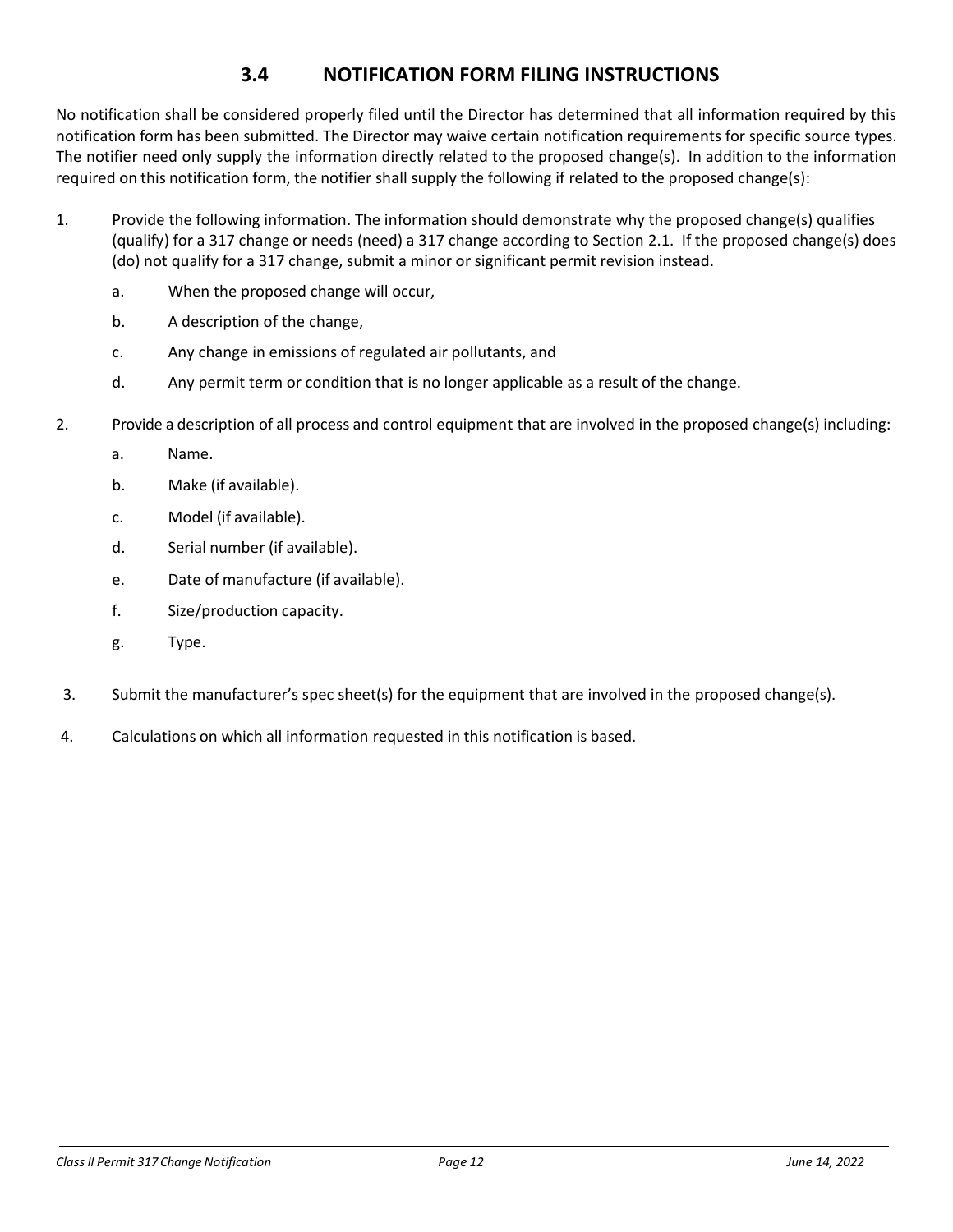### **SUBMITTING A COMPLETE NOTIFICATION**

These directions are to be used in conjunction with the Standard Permit Application and Filing Instructions contained in Sectio[n 3.4](#page-11-0) of this package.

The standard application form and filing instructions are designed to assist the notifier in providing the information which will allow the Arizona Department of Environmental Quality (ADEQ) to determine the applicability of 317 change, the applicable regulations, and determine if the standards will be met.

#### Standard Permit Application Form (Page 6 of the Notification Packet)

#### Emissions

Notifiers must submit the potential emissions of the affected emission units. Emission estimates allow ADEQ to determine the applicability of 317 change, the applicable requirements, and whether or not the standards can be met.

#### Emission Sources Form

The Emissions Sources Form is to be used to submit the emission changes in a concise manner. The emission point name and number should correspond to the site diagram. The potential emissions must be reported in terms of pounds per hour and tons per year.

#### Calculating Emissions

Emission changes should be calculated using commonly accepted calculation methodologies, such as:

- EPA's Compilation of Air Pollutant Emission Factors (AP-42)
	- most commonly used and always accepted
	- generally does not include HAPs emissions
	- generally does not speciate VOCs
- Emission tests from a similar plant or the actual plant
- Other published studies provided conditions are similar (will be used most often to estimate HAPs)
- Engineering calculations such as a material balance
- Include all information and references used to estimate emissions (ADEQ prefers copies of the references used)

#### Information Used to Estimate Emissions

- Maximum annual and hourly process rates for each piece of equipment
- The net emission changes from the proposed change(s)
- Type and composition of fuels used (e.g. sulfur content)
- Annual and hourly quantity of fuel used
- Heating value of fuel
- Annual and hourly quantity of raw materials used
- Operating schedule
	- Hours per day
	- Days Per year
	- Percent of annual production by season
- Material balance (if used)
- All calculations